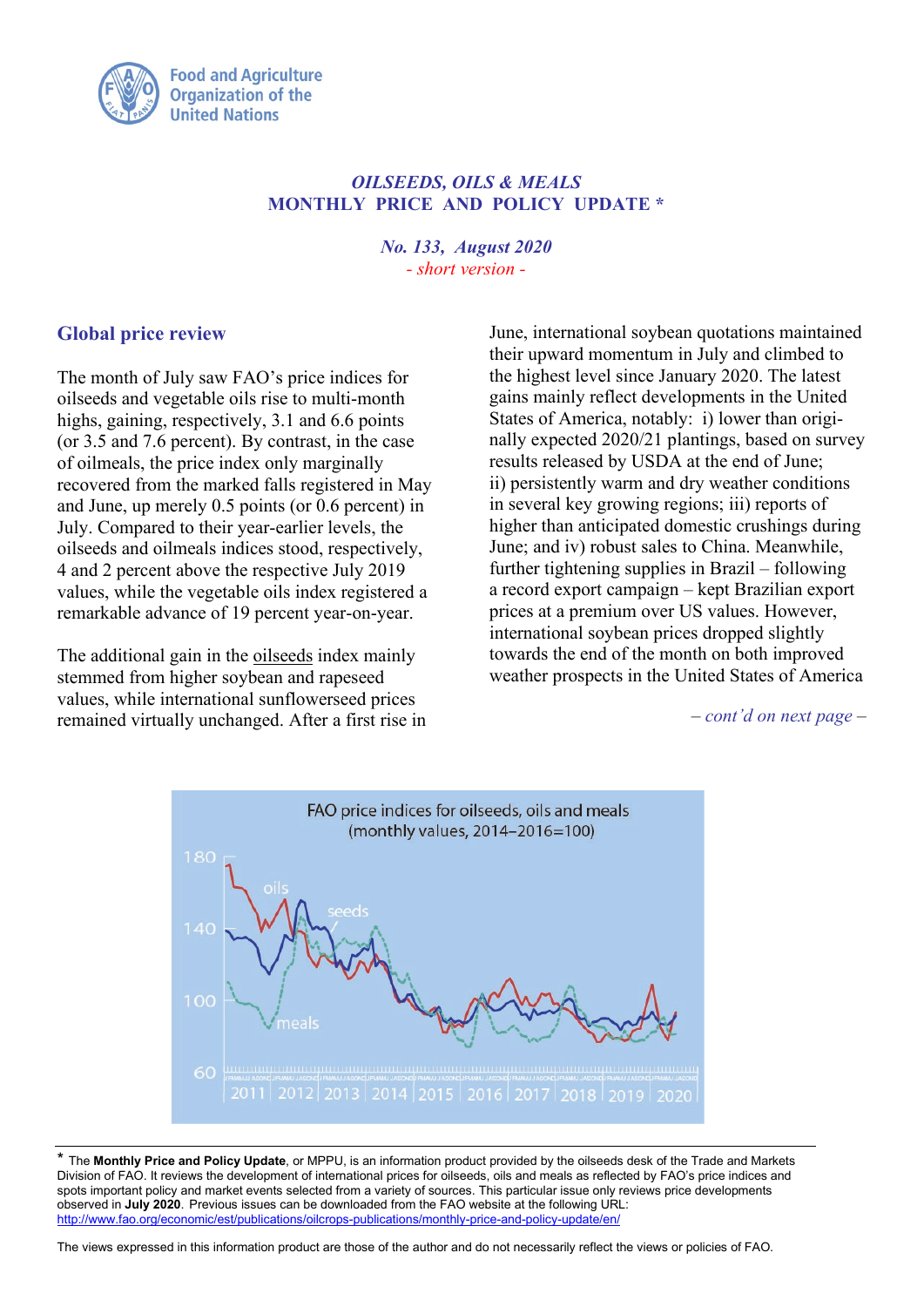## Global price review *– cont'd*

and signs of further tensions between the country and China. As for rapeseed, international quotations appreciated for a fourth consecutive month. While EU production prospects deteriorated further due to prolonged dryness across major growing regions, also Ukraine's rapeseed crop suffered from un-favourable weather conditions. With regard to sunflowerseed, quotations crept marginally higher in July on concerns that below-average rainfall combined with high temperatures could affect yield potentials in pockets of the Russian Federation – although the Black Sea region's overall 2020/21 output is still forecast record-high, thanks to larger than expected plantings in Ukraine.

In the case of oilmeals, the timid month-on-month recovery in FAO's price index mainly reflects more dynamic soymeal values – the single most important component of the index. While global feed demand remained subdued in the aftermath of COVID-19 induced lockdowns, in China, pig herds continued to recover at an accelerated pace from African swine fever, boosting domestic soymeal consumption. In addition, international soymeal prices were supported by the rise in soybean quotations.

The gain in FAO's vegetable oil index primarily reflects firm palm, soy and rapeseed oil values. International palm oil quotations rose for a second consecutive month in July, largely underpinned by prospective production slowdowns in Southeast

Asia due to localized floods following heavy rainfall. Larger than expected global import demand and lingering concerns over migrant labour shortages in Malaysia lent additional support to palm oil prices. On the policy front, Indonesian government officials indicated that the target to raise the national biodiesel admixture to 40 percent was back on track and would be achieved by July 2021, which would help raise domestic palm oil uptake in the coming months. International soyoil values also appreciated markedly in July, as tightening supplies in Brazil, – one of the world's leading soyoil exporters – coincided with rising domestic uptake in Argentina by both biodiesel producers and soyoil exporters. In the case of rapeseed oil, international prices were sustained by fresh demand from both the biodiesel and food sectors in the EU.



## *For comments or queries please use the following Email contact: [FAO-oilcropsmarkets@fao.org](mailto:FAO-oilcropsmarkets@fao.org)*

The designations employed and the presentation of material in this information product do not imply the expression of any opinion whatsoever on the part of FAO concerning the legal or development status of any country, territory, city or area or of its authorities, or concerning the delimitation of its frontiers or boundaries. The mention of specific companies or products of manufacturers, whether or not these have been patented, does not imply that these have been endorsed or recommended by FAO in preference to others of a similar nature that are not mentioned.

The use, reproduction and dissemination of this product is encouraged, provided that appropriate acknowledgement of Food and Agriculture Organization of the United Nations (FAO) as source is given.